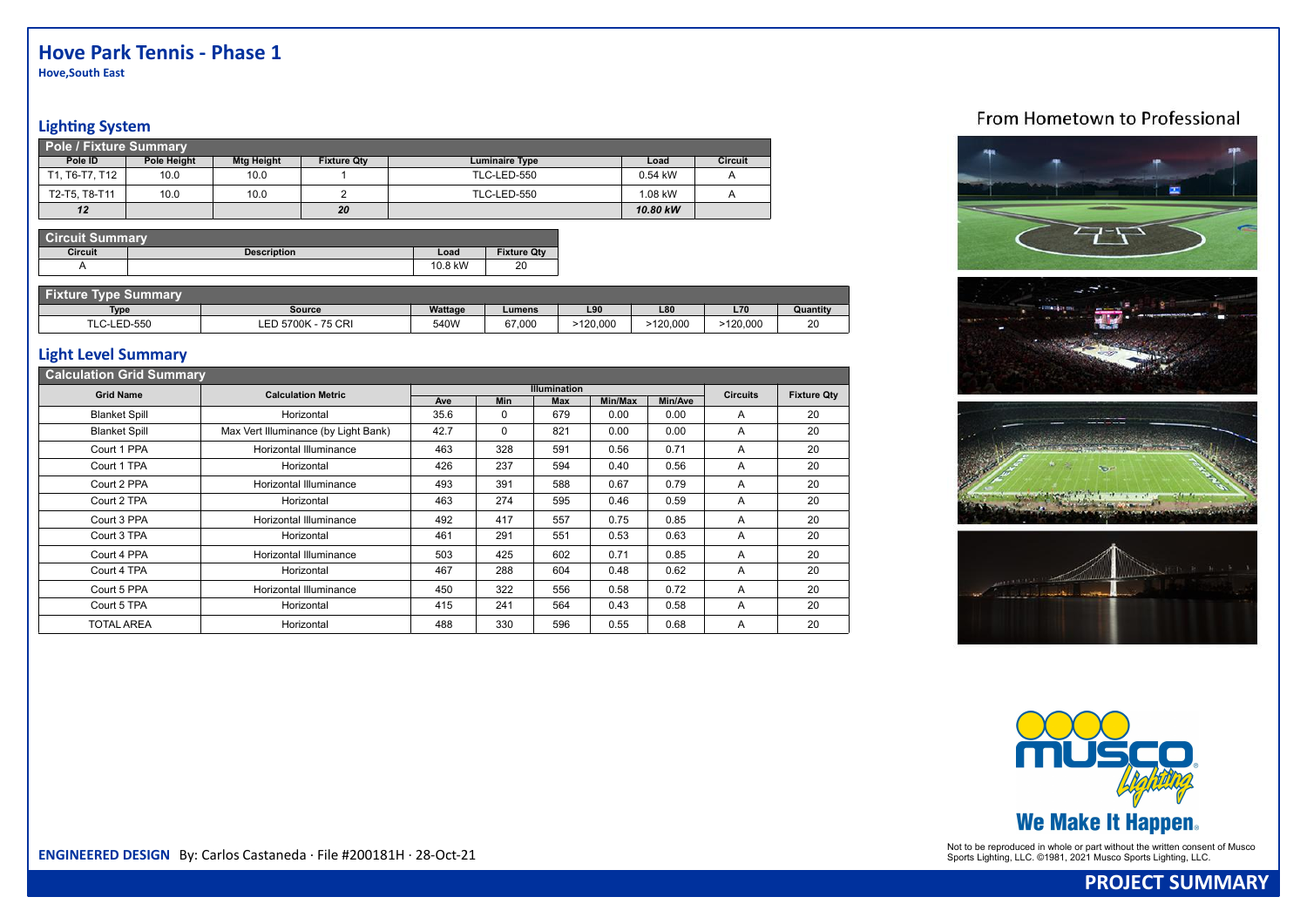|     | <b>EQUIPMENT LIST FOR AREAS SHOWN</b> |                 |                                  |                                  |                                 |                    |                     |                              |
|-----|---------------------------------------|-----------------|----------------------------------|----------------------------------|---------------------------------|--------------------|---------------------|------------------------------|
|     |                                       | Pole            |                                  |                                  | <b>Luminaires</b>               |                    |                     |                              |
| QTY | <b>LOCATION</b>                       | <b>SIZE</b>     | <b>GRADE</b><br><b>ELEVATION</b> | <b>MOUNTING</b><br><b>HEIGHT</b> | <b>LUMINAIRE</b><br><b>TYPE</b> | QTY<br><b>POLE</b> | <b>THIS</b><br>GRID | <b>OTHER</b><br><b>GRIDS</b> |
| 4   | T1, T6-T7                             | 10 <sub>m</sub> | 0 <sub>m</sub>                   | 10 <sub>m</sub>                  | <b>TLC-LED-550</b>              |                    |                     | $\Omega$                     |
|     | T <sub>12</sub>                       |                 |                                  |                                  |                                 |                    |                     |                              |
| 4   | $T3-T4$                               | 10 <sub>m</sub> | 0 <sub>m</sub>                   | 10 <sub>m</sub>                  | TLC-LED-550                     | っ                  | 2                   | $\Omega$                     |
|     | T9-T10                                |                 |                                  |                                  |                                 |                    |                     |                              |
| 4   | T <sub>11</sub>                       | 10 <sub>m</sub> | 0 <sub>m</sub>                   | 10 <sub>m</sub>                  | <b>TLC-LED-550</b>              | 2                  | 2                   | $\Omega$                     |
|     | T2, T5, T8                            |                 |                                  |                                  |                                 |                    |                     |                              |
| 12  |                                       |                 | <b>TOTALS</b>                    |                                  |                                 | 20                 | 20                  | $\Omega$                     |

|       |                          | <b>Hove, South East</b>                                                                                        |                                                                                                                                                                                                                                                                                                                                                           |
|-------|--------------------------|----------------------------------------------------------------------------------------------------------------|-----------------------------------------------------------------------------------------------------------------------------------------------------------------------------------------------------------------------------------------------------------------------------------------------------------------------------------------------------------|
|       |                          | <b>GRID SUMMARY</b>                                                                                            |                                                                                                                                                                                                                                                                                                                                                           |
|       |                          |                                                                                                                | Name: Court 1 TPA                                                                                                                                                                                                                                                                                                                                         |
|       |                          |                                                                                                                | Size: 1 Court - 3.7m Spacing                                                                                                                                                                                                                                                                                                                              |
|       |                          |                                                                                                                | Spacing: 1.6m x 2.5m                                                                                                                                                                                                                                                                                                                                      |
|       |                          |                                                                                                                | Height: 0.0m above grade                                                                                                                                                                                                                                                                                                                                  |
|       |                          | <b>ILLUMINATION SUMMARY</b>                                                                                    |                                                                                                                                                                                                                                                                                                                                                           |
|       |                          | MAINTAINED HORIZONTAL LUX                                                                                      |                                                                                                                                                                                                                                                                                                                                                           |
| 20.8m | T3                       |                                                                                                                | <b>Entire Grid</b>                                                                                                                                                                                                                                                                                                                                        |
|       |                          | <b>Guaranteed Average:</b>                                                                                     | 300                                                                                                                                                                                                                                                                                                                                                       |
|       |                          | Scan Average:                                                                                                  | 426.21                                                                                                                                                                                                                                                                                                                                                    |
|       | 16.6m                    | Maximum:                                                                                                       | 594                                                                                                                                                                                                                                                                                                                                                       |
|       |                          | Minimum:                                                                                                       | 237                                                                                                                                                                                                                                                                                                                                                       |
|       |                          | Min / $Avg:$                                                                                                   | 0.56                                                                                                                                                                                                                                                                                                                                                      |
|       |                          | Min / Max:                                                                                                     | 0.40                                                                                                                                                                                                                                                                                                                                                      |
|       |                          | UG (adjacent pts):                                                                                             | 1.54                                                                                                                                                                                                                                                                                                                                                      |
|       |                          | CU:                                                                                                            | 0.16                                                                                                                                                                                                                                                                                                                                                      |
|       |                          | No. of Points:                                                                                                 | 117                                                                                                                                                                                                                                                                                                                                                       |
|       |                          | LUMINAIRE INFORMATION                                                                                          |                                                                                                                                                                                                                                                                                                                                                           |
|       |                          | Applied Circuits: A                                                                                            |                                                                                                                                                                                                                                                                                                                                                           |
|       |                          | No. of Luminaires: 20                                                                                          |                                                                                                                                                                                                                                                                                                                                                           |
|       |                          | Total Load: 10.8 kW                                                                                            |                                                                                                                                                                                                                                                                                                                                                           |
|       |                          | in accordance with IESNA RP-6-15.<br>for electrical sizing.<br>located within 3 feet (1m) of design locations. | Field Measurements: Individual field measurements may vary<br>from computer-calculated predictions and should be taken<br>Electrical System Requirements: Refer to Amperage<br>Draw Chart and/or the "Musco Control System Summary"<br><b>Installation Requirements: Results assume ± 3%</b><br>nominal voltage at line side of the driver and structures |
| 20.8m | 16.8m<br>T <sub>10</sub> |                                                                                                                |                                                                                                                                                                                                                                                                                                                                                           |

SCALE 1: 300 0 10m 20m

267 282 263 245 252 270 295 311

16.8m

T12

6.4m

296 324 330 332 359 406 435 434 436

323

7.2m

484

482

435

320

 $7.2m$ 

T2

321 370 418 459 471 476 490 494 479

420 475 506 524 528 512 491 472 466

373 412 430 452 460 453 441 432 438

355 398 423 437 446 440 427 424 427

396 445 470 485 490 476 457 447 451

452 519 556 579 574 548 512 487 483

404 484 554 **594** 592 559 534 512 499

326 377 417 448 470 491 504 504

311 330 331 332 360 407 433 435

257 252 246 250 264 288 306

**237**

6.4m

15.4m

T1

424 492 541 563 553 529 509 495

Pole location(s)  $\bigoplus$  dimensions are relative to 0,0 reference point(s)  $\otimes$ 

Not to be reproduced in whole or part without the written consent of Musco **ENGINEERED DESIGN** By: Carlos Castaneda · File #200181H · 28-Oct-21 Sports Lighting, LLC. ©1981, 2021 Musco Sports Lighting, LLC. ©1981, 2021 Musc

**We Make It Happen.**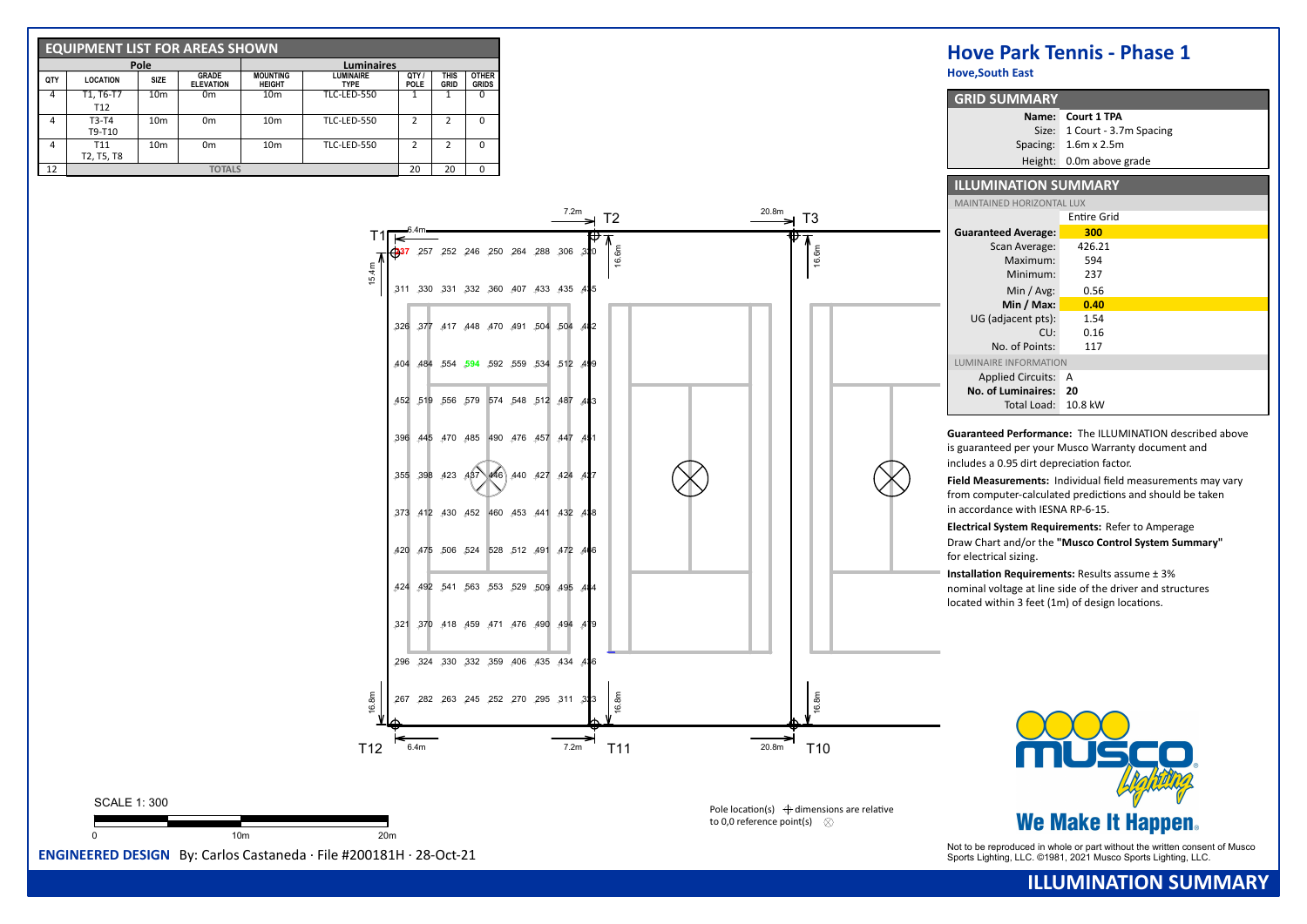| <b>EQUIPMENT LIST FOR AREAS SHOWN</b>                              |                                                   |                                  |                                |                                                    |                             |      |     |                                                                                             | <b>Hove Park Tennis - Phase 1</b>                                              |
|--------------------------------------------------------------------|---------------------------------------------------|----------------------------------|--------------------------------|----------------------------------------------------|-----------------------------|------|-----|---------------------------------------------------------------------------------------------|--------------------------------------------------------------------------------|
| Pole                                                               | GRADE                                             | <b>MOUNTING</b>                  | Luminaires<br><b>LUMINAIRE</b> |                                                    | <b>OTHER</b>                |      |     |                                                                                             | <b>Hove, South East</b>                                                        |
| QTY<br><b>LOCATION</b><br>$\overline{4}$<br>T1, T6-T7              | SIZE<br><b>ELEVATION</b><br>10 <sub>m</sub><br>0m | <b>HEIGHT</b><br>10 <sub>m</sub> | <b>TYPE</b><br>TLC-LED-550     | QTY /<br>POLE<br>this<br>Grid<br>$\mathbf{1}$<br>1 | <b>GRIDS</b><br>$\mathbf 0$ |      |     |                                                                                             |                                                                                |
| T12                                                                |                                                   |                                  |                                |                                                    |                             |      |     |                                                                                             | <b>GRID SUMMARY</b><br>Name: Court 1 PPA                                       |
| $\overline{4}$<br>T3-T4<br>T9-T10                                  | 10 <sub>m</sub><br>0 <sub>m</sub>                 | 10 <sub>m</sub>                  | TLC-LED-550                    | 2<br>$\overline{2}$                                | $\pmb{0}$                   |      |     |                                                                                             | Size: 1 Court - 3.7m Spacing                                                   |
| $\overline{4}$<br>T11                                              | 0 <sub>m</sub><br>10 <sub>m</sub>                 | 10 <sub>m</sub>                  | TLC-LED-550                    | $2^{\circ}$<br>$\overline{2}$                      | $\mathbf 0$                 |      |     |                                                                                             | Spacing: 2.7m x 3.0m                                                           |
| T2, T5, T8<br>$\overline{12}$                                      | <b>TOTALS</b>                                     |                                  |                                | 20<br>20                                           | $\overline{0}$              |      |     |                                                                                             | Height: 0.0m above grade                                                       |
|                                                                    |                                                   |                                  |                                |                                                    |                             |      |     |                                                                                             | <b>ILLUMINATION SUMMARY</b>                                                    |
|                                                                    |                                                   |                                  |                                |                                                    |                             |      |     |                                                                                             | MAINTAINED HORIZONTAL LUX                                                      |
|                                                                    |                                                   |                                  | 332                            | 365                                                | 395                         | 473  | 457 |                                                                                             | <b>Entire Grid</b>                                                             |
|                                                                    |                                                   |                                  |                                |                                                    |                             |      |     |                                                                                             | <b>Guaranteed Average:</b><br>400                                              |
|                                                                    |                                                   |                                  |                                |                                                    |                             |      |     |                                                                                             | 462.94<br>Scan Average:<br>591<br>Maximum:                                     |
|                                                                    |                                                   |                                  |                                |                                                    |                             |      |     |                                                                                             | 328<br>Minimum:                                                                |
|                                                                    |                                                   |                                  | 384                            | 495                                                | 538                         | 524  | 505 |                                                                                             | Min / Avg:<br>0.71                                                             |
|                                                                    |                                                   |                                  |                                |                                                    |                             |      |     |                                                                                             | Min / Max:<br>0.56                                                             |
|                                                                    |                                                   |                                  |                                |                                                    |                             |      |     |                                                                                             | UG (adjacent pts):<br>1.42                                                     |
|                                                                    |                                                   |                                  | 504                            | 587                                                | 591                         | 534  | 497 |                                                                                             | 0.13<br>CU:<br>No. of Points:<br>45                                            |
|                                                                    |                                                   |                                  |                                |                                                    |                             |      |     |                                                                                             | LUMINAIRE INFORMATION                                                          |
|                                                                    |                                                   |                                  |                                |                                                    |                             |      |     |                                                                                             | Applied Circuits: A                                                            |
|                                                                    |                                                   |                                  |                                |                                                    |                             |      |     |                                                                                             | No. of Luminaires: 20                                                          |
|                                                                    |                                                   |                                  | 439                            | 490                                                | 503                         | 471  | 453 |                                                                                             | Total Load: 10.8 kW                                                            |
|                                                                    |                                                   |                                  |                                |                                                    |                             |      |     |                                                                                             | Guaranteed Performance: The ILLUMINATION described above                       |
|                                                                    |                                                   |                                  |                                |                                                    |                             |      |     |                                                                                             | is guaranteed per your Musco Warranty document and                             |
|                                                                    |                                                   |                                  |                                |                                                    |                             |      |     |                                                                                             | includes a 0.95 dirt depreciation factor.                                      |
|                                                                    |                                                   |                                  | 381                            | 427                                                | 446                         | 430  | 424 |                                                                                             | Field Measurements: Individual field measurements may vary                     |
|                                                                    |                                                   |                                  |                                |                                                    |                             |      |     |                                                                                             | from computer-calculated predictions and should be taken                       |
|                                                                    |                                                   |                                  |                                |                                                    |                             |      |     |                                                                                             | in accordance with IESNA RP-6-15.                                              |
|                                                                    |                                                   |                                  | 406                            | 446                                                | 469                         | 450  | 439 |                                                                                             | Electrical System Requirements: Refer to Amperage                              |
|                                                                    |                                                   |                                  |                                |                                                    |                             |      |     |                                                                                             | Draw Chart and/or the "Musco Control System Summary"<br>for electrical sizing. |
|                                                                    |                                                   |                                  |                                |                                                    |                             |      |     |                                                                                             | <b>Installation Requirements: Results assume ± 3%</b>                          |
|                                                                    |                                                   |                                  |                                |                                                    |                             |      |     |                                                                                             | nominal voltage at line side of the driver and structures                      |
|                                                                    |                                                   |                                  | 470                            | 536                                                | 546                         | 511  | 481 |                                                                                             | located within 3 feet (1m) of design locations.                                |
|                                                                    |                                                   |                                  |                                |                                                    |                             |      |     |                                                                                             |                                                                                |
|                                                                    |                                                   |                                  |                                |                                                    |                             |      |     |                                                                                             |                                                                                |
|                                                                    |                                                   |                                  |                                |                                                    |                             |      |     |                                                                                             |                                                                                |
|                                                                    |                                                   |                                  | 408                            | 507                                                | 528                         | ,500 | 491 |                                                                                             |                                                                                |
|                                                                    |                                                   |                                  |                                |                                                    |                             |      |     |                                                                                             |                                                                                |
|                                                                    |                                                   |                                  |                                |                                                    |                             |      |     |                                                                                             |                                                                                |
|                                                                    |                                                   |                                  |                                |                                                    |                             |      |     |                                                                                             |                                                                                |
|                                                                    |                                                   |                                  | 328                            | 357                                                | 393                         | 464  | 458 |                                                                                             |                                                                                |
|                                                                    |                                                   |                                  |                                |                                                    |                             |      |     |                                                                                             |                                                                                |
|                                                                    |                                                   |                                  |                                |                                                    |                             |      |     |                                                                                             |                                                                                |
| <b>SCALE 1: 200</b>                                                |                                                   |                                  |                                |                                                    |                             |      |     |                                                                                             |                                                                                |
|                                                                    |                                                   |                                  |                                |                                                    |                             |      |     | Pole location(s) $\bigoplus$ dimensions are relative<br>to 0,0 reference point(s) $\otimes$ | <b>We Make It Happen.</b>                                                      |
| $\Omega$                                                           |                                                   |                                  | 10m                            |                                                    |                             | 20m  |     |                                                                                             | Not to be reproduced in whole or part without the written consent of Musco     |
| ENGINEERED DESIGN By: Carlos Castaneda · File #200181H · 28-Oct-21 |                                                   |                                  |                                |                                                    |                             |      |     |                                                                                             | Sports Lighting, LLC. ©1981, 2021 Musco Sports Lighting, LLC.                  |

**ILLUMINATION SUMMARY**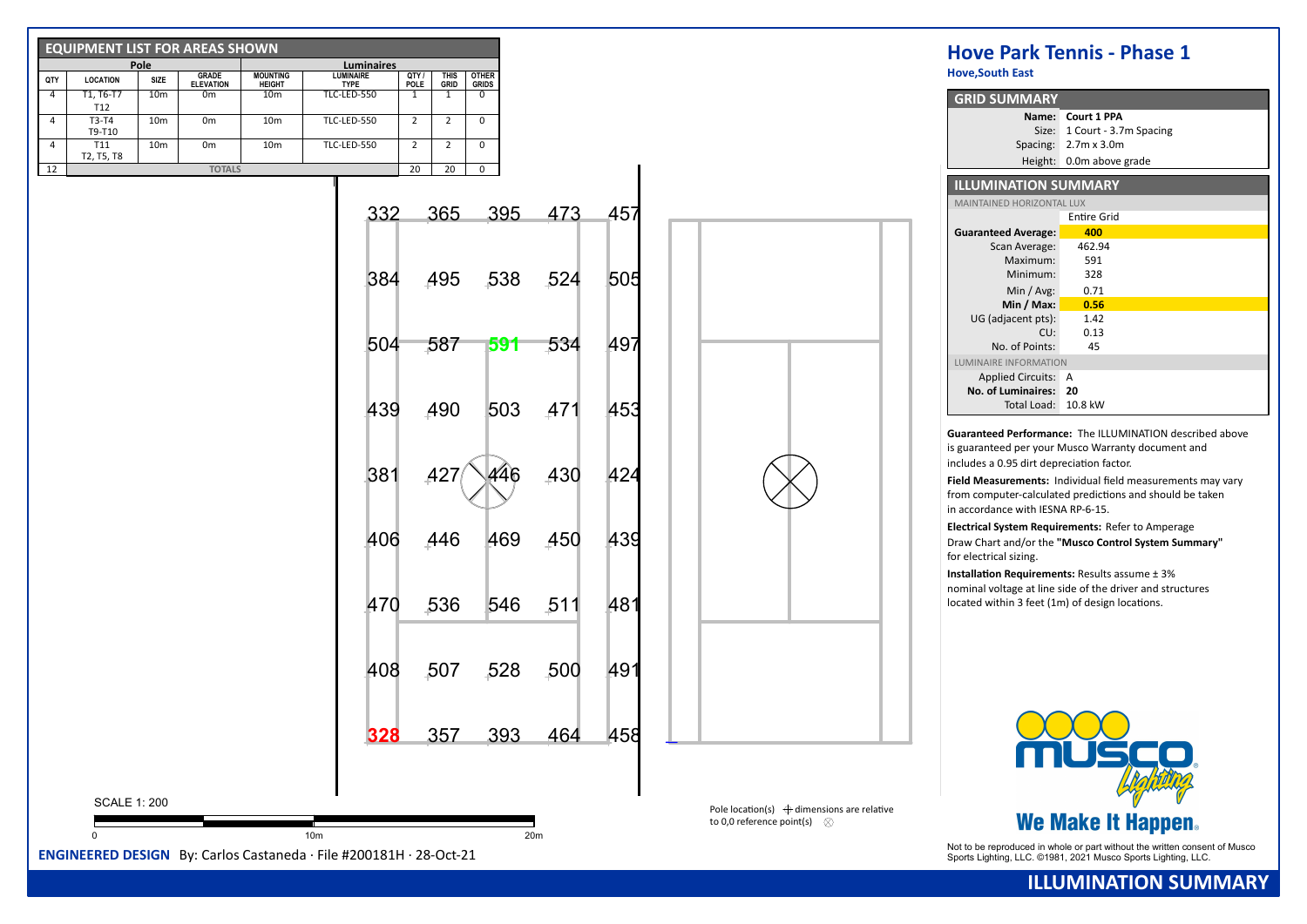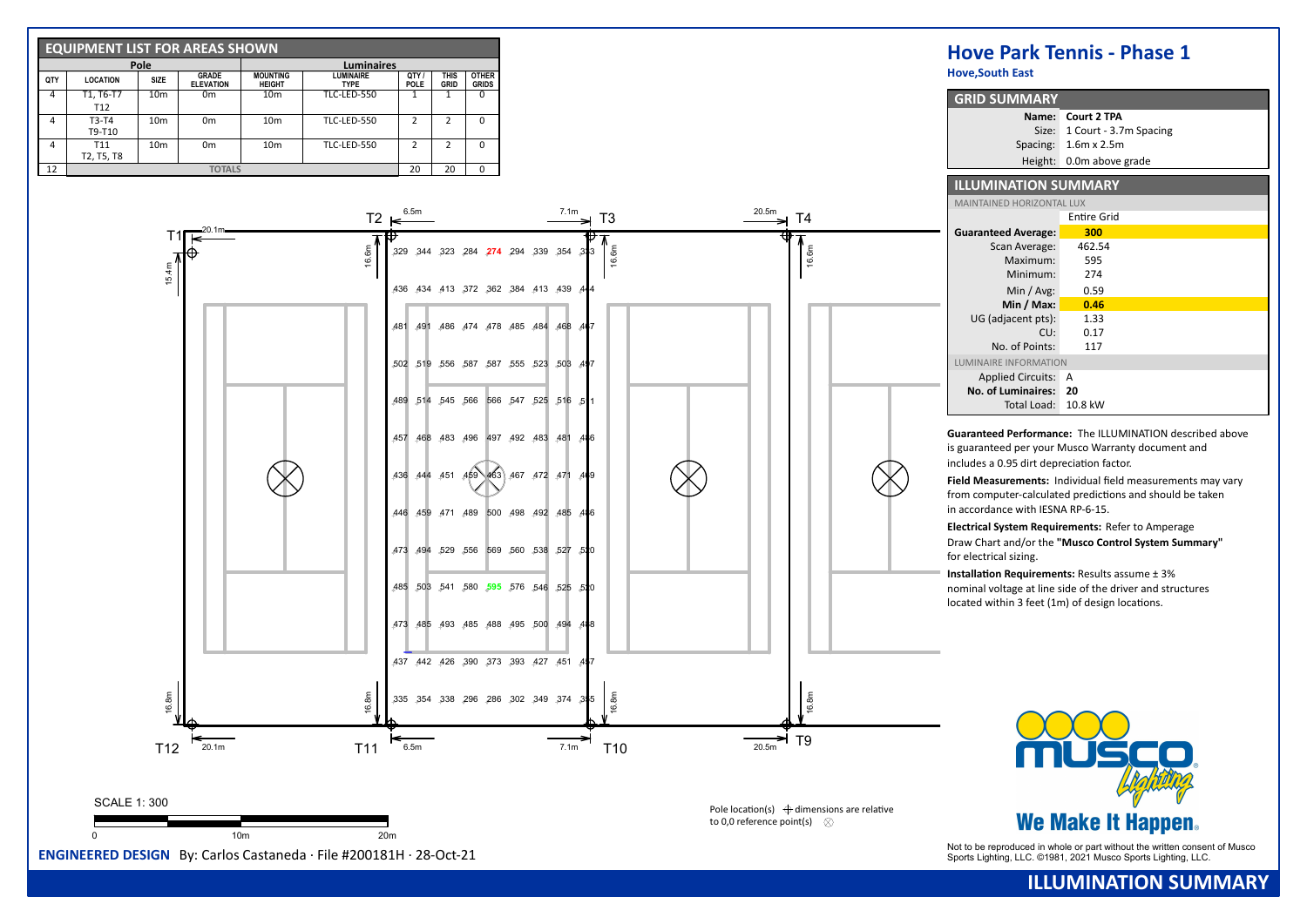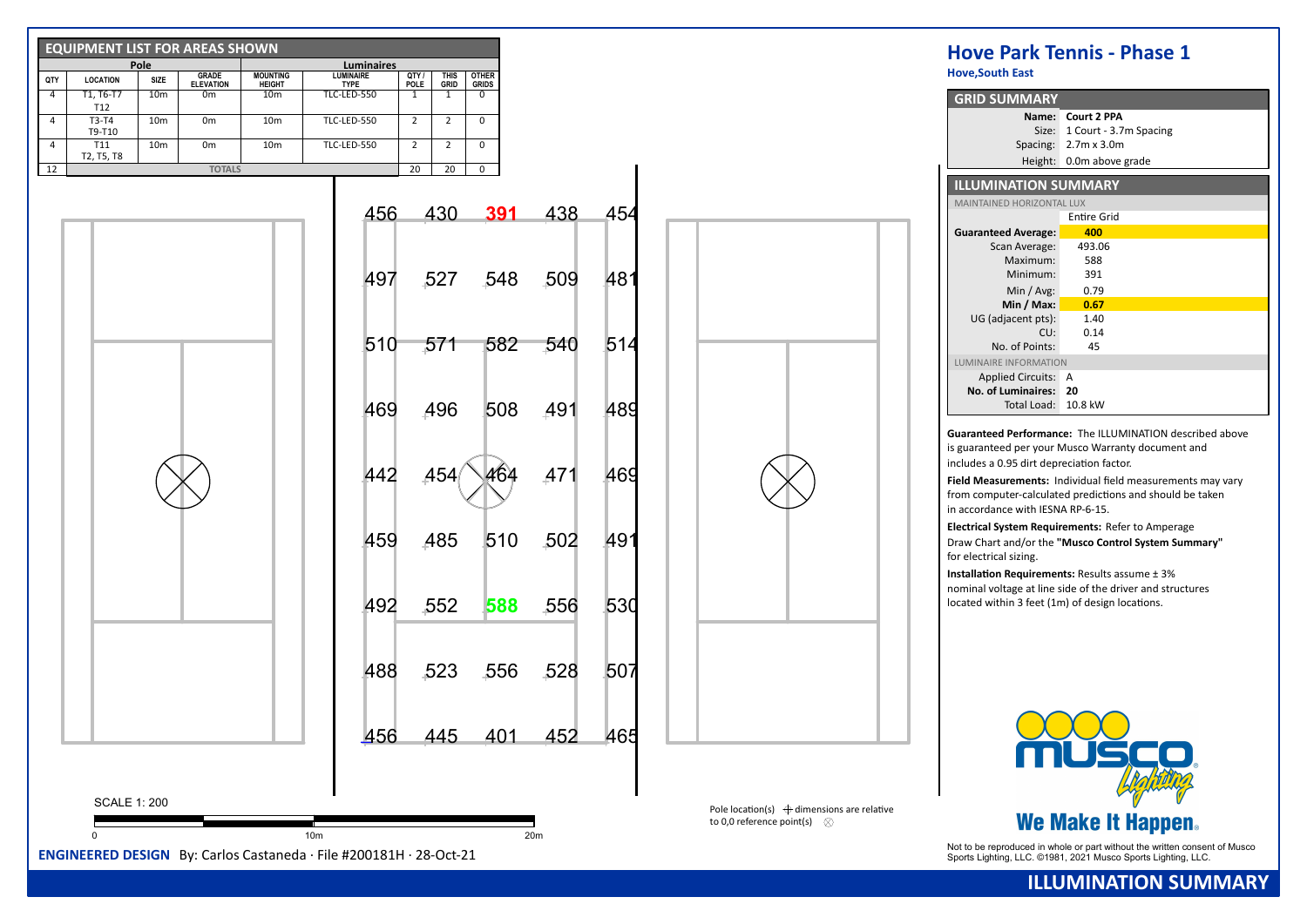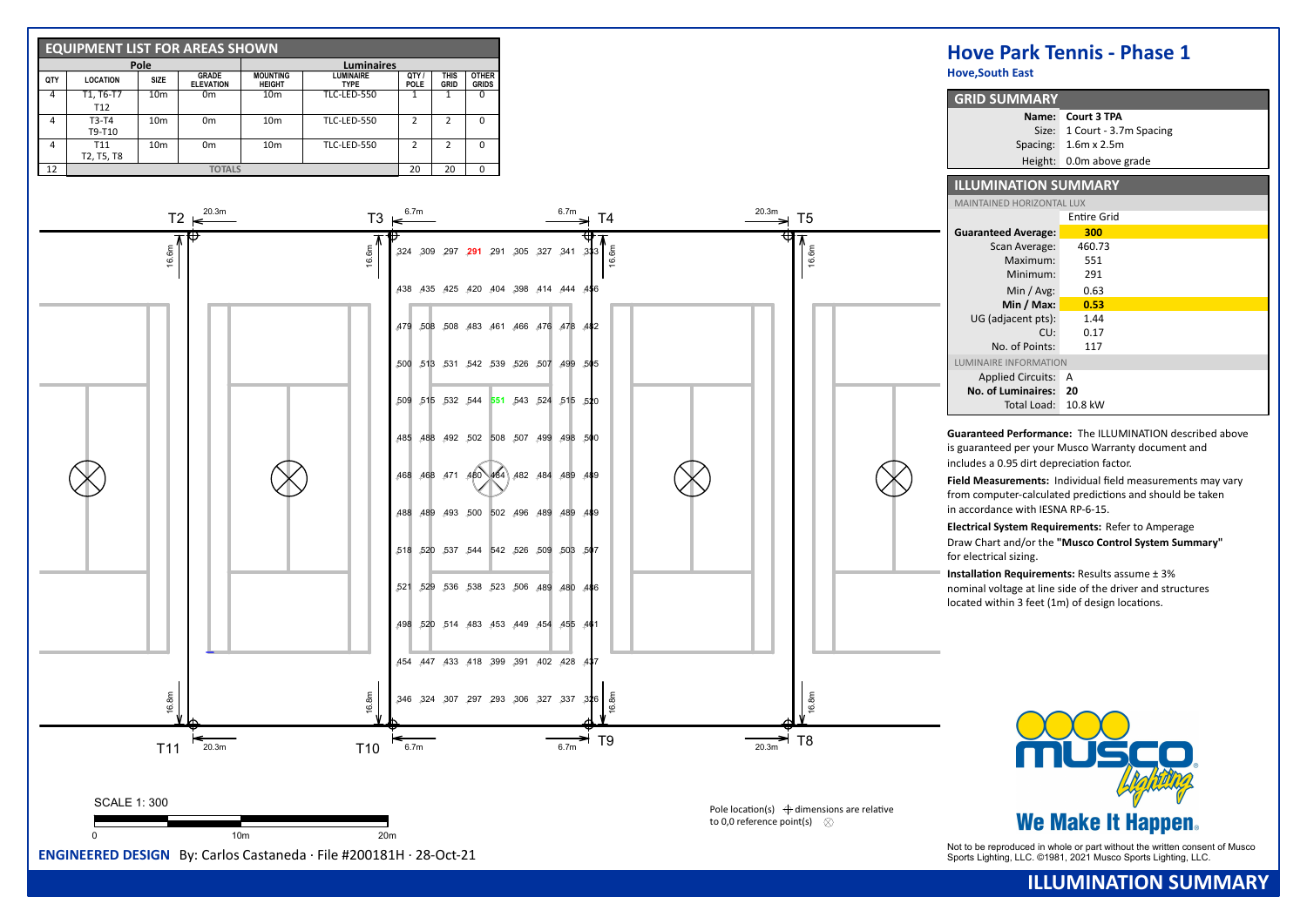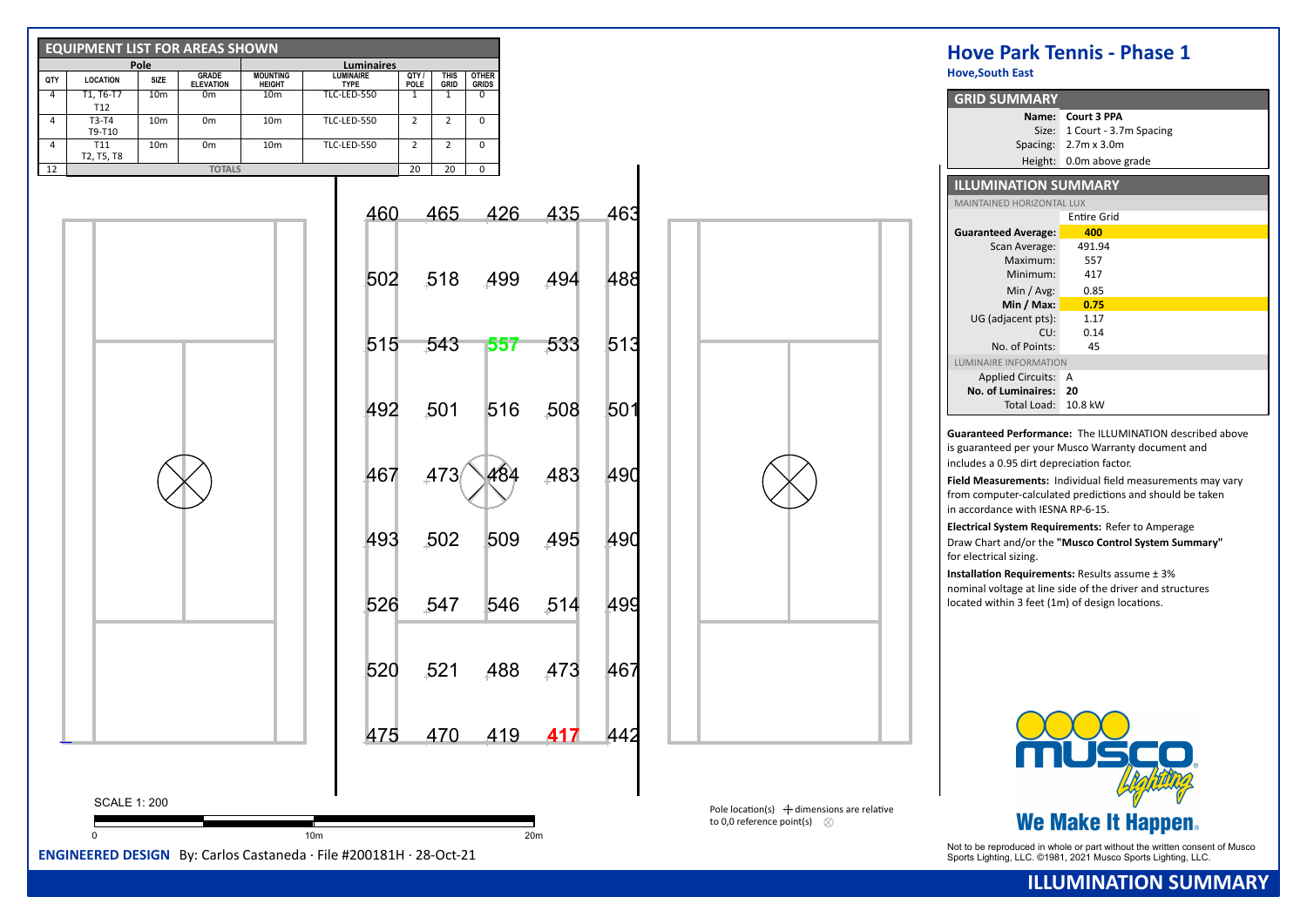

**Hove,South East**

| <b>GRID SUMMARY</b>              |                          |
|----------------------------------|--------------------------|
| Name:                            | Court 4 TPA              |
| Size:                            | 1 Court - 3.7m Spacing   |
|                                  | Spacing: 1.6m x 2.5m     |
|                                  | Height: 0.0m above grade |
|                                  |                          |
| <b>ILLUMINATION SUMMARY</b>      |                          |
| <b>MAINTAINED HORIZONTAL LUX</b> |                          |
|                                  | <b>Entire Grid</b>       |
| <b>Guaranteed Average:</b>       | 300                      |
| Scan Average:                    | 467.41                   |
| Maximum:                         | 604                      |
| Minimum:                         | 288                      |
|                                  |                          |

| Minimum:                  | 288     |  |
|---------------------------|---------|--|
| Min $/$ Avg:              | 0.62    |  |
| Min / Max:                | 0.48    |  |
| UG (adjacent pts):        | 1.46    |  |
| CU:                       | 0.18    |  |
| No. of Points:            | 117     |  |
| LUMINAIRE INFORMATION     |         |  |
| <b>Applied Circuits:</b>  | A       |  |
| <b>No. of Luminaires:</b> | 20      |  |
| Total Load:               | 10.8 kW |  |

**Guaranteed Performance:** The ILLUMINATION described above is guaranteed per your Musco Warranty document and includes a 0.95 dirt depreciation factor.

**Field Measurements: Individual field measurements may vary** from computer-calculated predictions and should be taken in accordance with IESNA RP-6-15.

**Electrical System Requirements:** Refer to Amperage Draw Chart and/or the **"Musco Control System Summary"** for electrical sizing.

**Installation Requirements:** Results assume  $\pm$  3% nominal voltage at line side of the driver and structures located within  $3$  feet (1m) of design locations.



## **ILLUMINATION SUMMARY**

Not to be reproduced in whole or part without the written consent of Musco **ENGINEERED DESIGN** By: Carlos Castaneda · File #200181H · 28-Oct-21 Sports Lighting, LLC. ©1981, 2021 Musco Sports Lighting, LLC. ©1981, 2021 Musc

to 0.0 reference point(s)  $\otimes$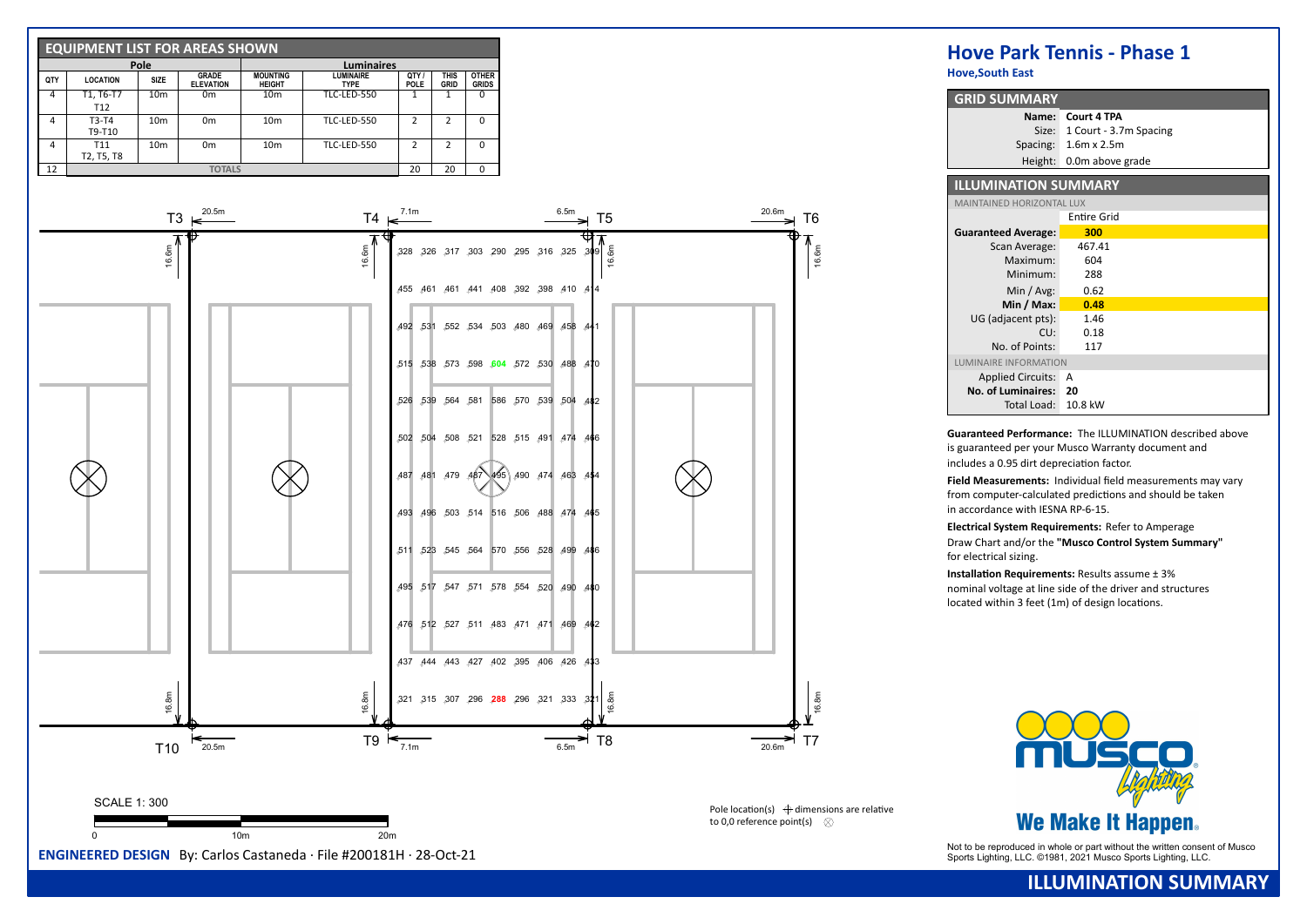| <b>EQUIPMENT LIST FOR AREAS SHOWN</b>                                                                        |                                                                                            |                                                      | <b>Hove Park Tennis - Phase 1</b>                                                                                                           |
|--------------------------------------------------------------------------------------------------------------|--------------------------------------------------------------------------------------------|------------------------------------------------------|---------------------------------------------------------------------------------------------------------------------------------------------|
| Pole<br><b>GRADE</b><br><b>MOUNTING</b><br>QTY<br>SIZE<br><b>LOCATION</b>                                    | Luminaires<br><b>LUMINAIRE</b><br>QTY/I<br><b>OTHER</b><br><b>THIS</b>                     |                                                      | <b>Hove, South East</b>                                                                                                                     |
| <b>ELEVATION</b><br><b>HEIGHT</b><br>T1, T6-T7<br>10 <sub>m</sub><br>$\overline{4}$<br>0 <sub>m</sub><br>10m | POLE<br>GRID<br><b>GRIDS</b><br><b>TYPE</b><br><b>TLC-LED-550</b><br>1<br>1<br>$\mathbf 0$ |                                                      | <b>GRID SUMMARY</b>                                                                                                                         |
| T12<br>$\overline{4}$<br>T3-T4<br>10 <sub>m</sub><br>0 <sub>m</sub><br>10 <sub>m</sub>                       | TLC-LED-550<br>$\mathbf 0$<br>$\overline{2}$<br>$\overline{2}$                             |                                                      | Name: Court 4 PPA                                                                                                                           |
| T9-T10                                                                                                       |                                                                                            |                                                      | Size: 1 Court - 3.7m Spacing                                                                                                                |
| $\overline{4}$<br><b>T11</b><br>10 <sub>m</sub><br>0 <sub>m</sub><br>10 <sub>m</sub><br>T2, T5, T8           | $\overline{2}$<br>$\overline{2}$<br>$\mathbf 0$<br>TLC-LED-550                             |                                                      | Spacing: 2.7m x 3.0m                                                                                                                        |
| 12<br><b>TOTALS</b>                                                                                          | 20<br>20<br>$\overline{0}$                                                                 |                                                      | Height: 0.0m above grade                                                                                                                    |
|                                                                                                              |                                                                                            |                                                      | <b>ILLUMINATION SUMMARY</b>                                                                                                                 |
|                                                                                                              | 439<br>429<br>503<br>425<br>484                                                            |                                                      | MAINTAINED HORIZONTAL LUX                                                                                                                   |
|                                                                                                              |                                                                                            |                                                      | <b>Entire Grid</b><br>400<br><b>Guaranteed Average:</b>                                                                                     |
|                                                                                                              |                                                                                            |                                                      | 502.53<br>Scan Average:                                                                                                                     |
|                                                                                                              |                                                                                            |                                                      | 602<br>Maximum:                                                                                                                             |
|                                                                                                              | 562<br>518<br>504<br>464<br>.566                                                           |                                                      | 425<br>Minimum:                                                                                                                             |
|                                                                                                              |                                                                                            |                                                      | Min / Avg:<br>0.85<br>Min / Max:<br>0.71                                                                                                    |
|                                                                                                              |                                                                                            |                                                      | UG (adjacent pts):<br>1.28                                                                                                                  |
|                                                                                                              |                                                                                            |                                                      | 0.15<br>CU:                                                                                                                                 |
|                                                                                                              | 495<br>537<br>.581<br>559<br>602                                                           |                                                      | No. of Points:<br>45                                                                                                                        |
|                                                                                                              |                                                                                            |                                                      | LUMINAIRE INFORMATION<br>Applied Circuits: A                                                                                                |
|                                                                                                              |                                                                                            |                                                      | No. of Luminaires: 20                                                                                                                       |
|                                                                                                              | 520<br>536<br>505<br>473<br>509                                                            |                                                      | Total Load: 10.8 kW                                                                                                                         |
|                                                                                                              |                                                                                            |                                                      |                                                                                                                                             |
|                                                                                                              |                                                                                            |                                                      | Guaranteed Performance: The ILLUMINATION described above<br>is guaranteed per your Musco Warranty document and                              |
|                                                                                                              |                                                                                            |                                                      | includes a 0.95 dirt depreciation factor.                                                                                                   |
|                                                                                                              | 479<br>484<br>A79<br>460<br>495                                                            |                                                      | Field Measurements: Individual field measurements may vary                                                                                  |
|                                                                                                              |                                                                                            |                                                      | from computer-calculated predictions and should be taken                                                                                    |
|                                                                                                              |                                                                                            |                                                      | in accordance with IESNA RP-6-15.                                                                                                           |
|                                                                                                              | 500<br>513<br>524<br>473<br>499                                                            |                                                      | Electrical System Requirements: Refer to Amperage                                                                                           |
|                                                                                                              |                                                                                            |                                                      | Draw Chart and/or the "Musco Control System Summary"<br>for electrical sizing.                                                              |
|                                                                                                              |                                                                                            |                                                      | <b>Installation Requirements: Results assume ± 3%</b>                                                                                       |
|                                                                                                              |                                                                                            |                                                      | nominal voltage at line side of the driver and structures                                                                                   |
|                                                                                                              | 516<br>558<br>584<br>.545<br>495                                                           |                                                      | located within 3 feet (1m) of design locations.                                                                                             |
|                                                                                                              |                                                                                            |                                                      |                                                                                                                                             |
|                                                                                                              |                                                                                            |                                                      |                                                                                                                                             |
|                                                                                                              | .542<br>474                                                                                |                                                      |                                                                                                                                             |
|                                                                                                              | 536<br>498<br>498                                                                          |                                                      |                                                                                                                                             |
|                                                                                                              |                                                                                            |                                                      |                                                                                                                                             |
|                                                                                                              |                                                                                            |                                                      |                                                                                                                                             |
|                                                                                                              | .<br>434<br>484<br>430<br>441<br>464.                                                      |                                                      |                                                                                                                                             |
|                                                                                                              |                                                                                            |                                                      |                                                                                                                                             |
|                                                                                                              |                                                                                            |                                                      |                                                                                                                                             |
|                                                                                                              |                                                                                            |                                                      |                                                                                                                                             |
| <b>SCALE 1: 200</b>                                                                                          |                                                                                            | Pole location(s) $\bigoplus$ dimensions are relative |                                                                                                                                             |
| 10 <sub>m</sub>                                                                                              | 20m                                                                                        | to 0,0 reference point(s) $\otimes$                  | <b>We Make It Happen.</b>                                                                                                                   |
| ENGINEERED DESIGN By: Carlos Castaneda · File #200181H · 28-Oct-21                                           |                                                                                            |                                                      | Not to be reproduced in whole or part without the written consent of Musco<br>Sports Lighting, LLC. ©1981, 2021 Musco Sports Lighting, LLC. |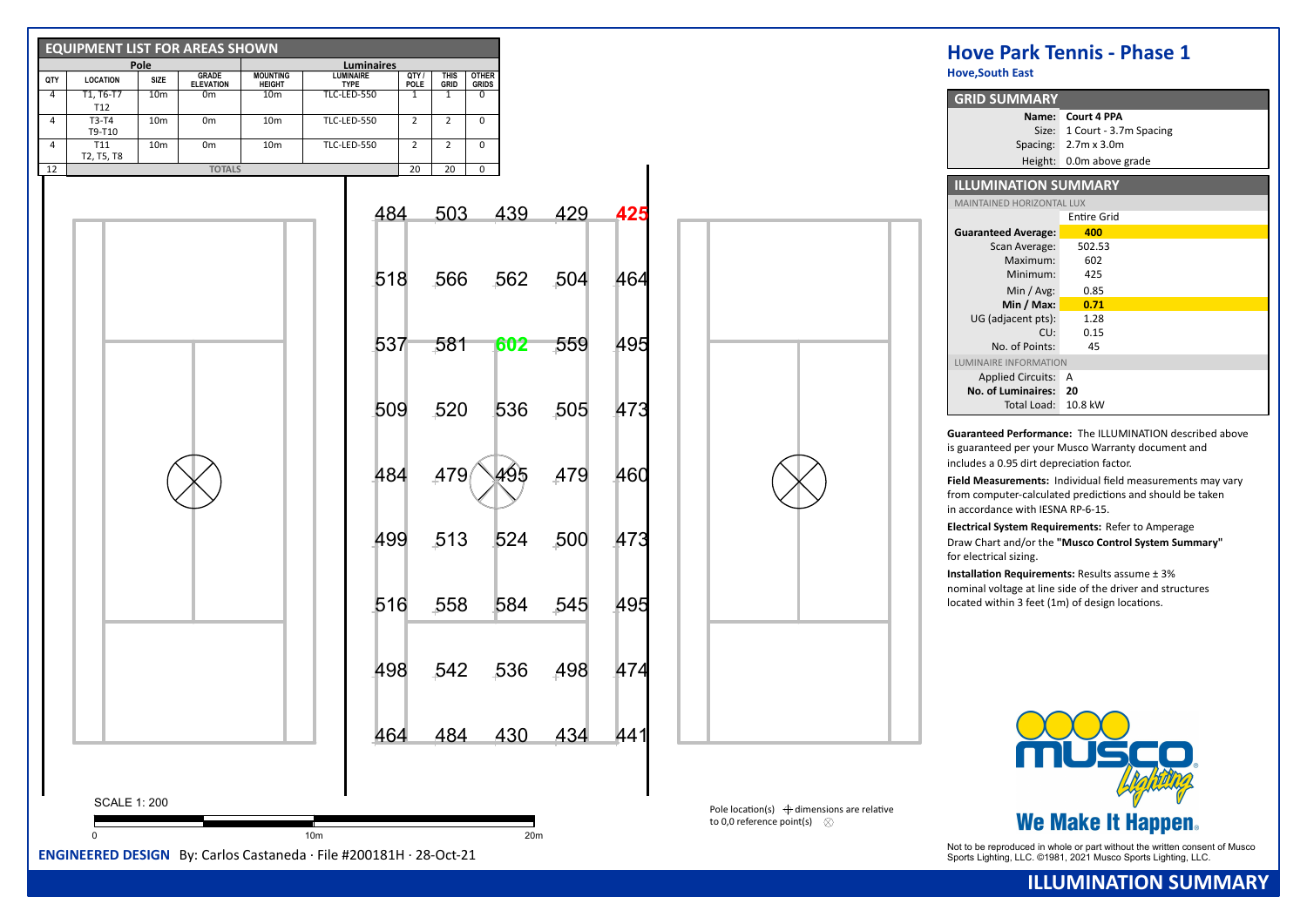

**Hove,South East**

| <b>GRID SUMMARY</b>              |                        |
|----------------------------------|------------------------|
| Name:                            | <b>Court 5 TPA</b>     |
| Size:                            | 1 Court - 3.7m Spacing |
| Spacing:                         | $1.6m \times 2.5m$     |
| Height:                          | 0.0m above grade       |
|                                  |                        |
| <b>ILLUMINATION SUMMARY</b>      |                        |
| <b>MAINTAINED HORIZONTAL LUX</b> |                        |
|                                  | Entire Grid            |
| <b>Guaranteed Average:</b>       | 300                    |
| Scan Average:                    | 414.85                 |
| Maximum:                         | 564                    |
| Minimum:                         | 241                    |
| Min / Avg:                       | 0.58                   |
| Min / Max:                       | 0.43                   |
| UG (adjacent pts):               | 1.50                   |
| CU:                              | 0.16                   |
| No. of Points:                   | 117                    |
| LUMINAIRE INFORMATION            |                        |
| <b>Applied Circuits:</b>         | А                      |
| <b>No. of Luminaires:</b>        | 20                     |
| Total Load:                      | 10.8 kW                |

**Guaranteed Performance:** The ILLUMINATION described above is guaranteed per your Musco Warranty document and includes a 0.95 dirt depreciation factor.

**Field Measurements: Individual field measurements may vary** from computer-calculated predictions and should be taken in accordance with IESNA RP-6-15.

**Electrical System Requirements:** Refer to Amperage Draw Chart and/or the **"Musco Control System Summary"** for electrical sizing.

**Installation Requirements:** Results assume  $\pm$  3% nominal voltage at line side of the driver and structures located within  $3$  feet (1m) of design locations.



Pole location(s)  $\bigoplus$  dimensions are relative to 0.0 reference point(s)  $\otimes$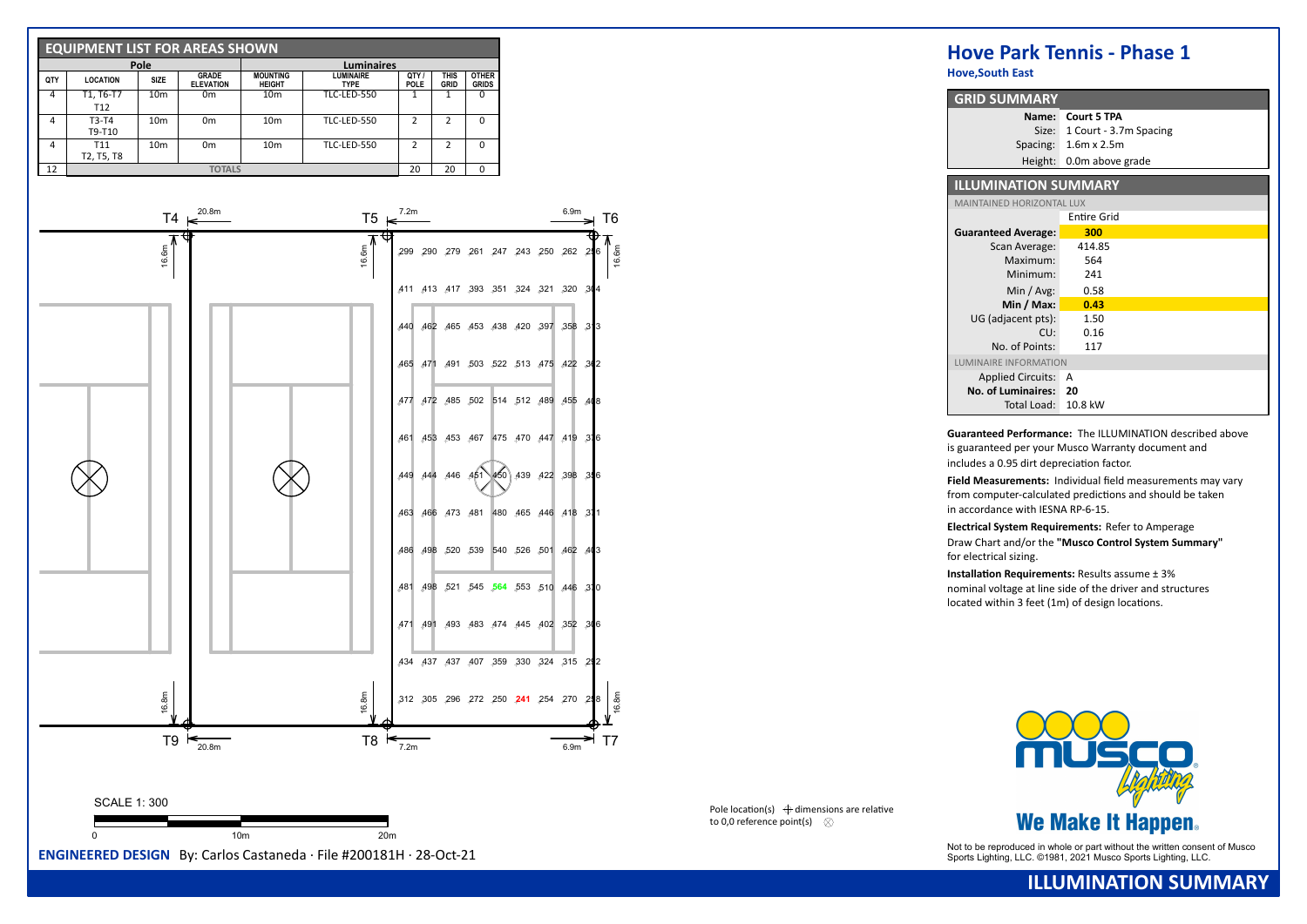|     | <b>EQUIPMENT LIST FOR AREAS SHOWN</b> | <u>Pole</u>     |                           |                                  | Luminaires                      |     |                      |                            |                              |      |            |     |
|-----|---------------------------------------|-----------------|---------------------------|----------------------------------|---------------------------------|-----|----------------------|----------------------------|------------------------------|------|------------|-----|
| QTY | <b>LOCATION</b>                       | SIZE            | GRADE<br><b>ELEVATION</b> | <b>MOUNTING</b><br><b>HEIGHT</b> | <b>LUMINAIRE</b><br><b>TYPE</b> |     | QTY /<br><b>POLE</b> | <b>THIS</b><br><b>GRID</b> | <b>OTHER</b><br><b>GRIDS</b> |      |            |     |
| 4   | T1, T6-T7<br>T12                      | 10 <sub>m</sub> | 0 <sub>m</sub>            | 10 <sub>m</sub>                  | TLC-LED-550                     |     | 1                    | 1                          | 0                            |      |            |     |
| 4   | T3-T4<br>T9-T10                       | 10 <sub>m</sub> | 0m                        | 10 <sub>m</sub>                  | TLC-LED-550                     |     | $\overline{2}$       | $\overline{2}$             | $\mathbf 0$                  |      |            |     |
| 4   | T11<br>T2, T5, T8                     | 10 <sub>m</sub> | 0 <sub>m</sub>            | 10 <sub>m</sub>                  | TLC-LED-550                     |     | $\overline{2}$       | $\overline{2}$             | 0                            |      |            |     |
| 12  |                                       |                 | <b>TOTALS</b>             |                                  |                                 |     | 20                   | 20                         | 0                            |      |            |     |
|     |                                       |                 |                           |                                  |                                 | 431 |                      | 447                        |                              | 379  | 354        | 324 |
|     |                                       |                 |                           |                                  |                                 | 460 |                      | 472                        |                              | .483 | 447        | 357 |
|     |                                       |                 |                           |                                  |                                 | 478 |                      | 498                        |                              | 526  | .506       | 439 |
|     |                                       |                 |                           |                                  |                                 | 460 |                      | .460                       |                              | 482  | 461        | 408 |
|     |                                       |                 |                           |                                  |                                 | 445 |                      | ,446                       |                              | 450  | 428        | 381 |
|     |                                       |                 |                           |                                  |                                 | 467 |                      | ,483                       |                              | 489  | 460        | 406 |
|     |                                       |                 |                           |                                  |                                 | 495 |                      | 537                        |                              | 556  | .527       | 447 |
|     |                                       |                 |                           |                                  |                                 | 486 |                      | 505                        |                              | ,534 | 478        | 363 |
|     |                                       |                 |                           |                                  |                                 | 461 |                      | 466                        |                              | 392  | <u>352</u> | 322 |
|     | <b>SCALE 1: 200</b>                   |                 |                           |                                  |                                 |     |                      |                            |                              |      |            |     |
|     | 0                                     |                 |                           |                                  | 10 <sub>m</sub>                 |     |                      |                            |                              | 20m  |            |     |

**Hove,South East**

| <b>GRID SUMMARY</b>              |                        |
|----------------------------------|------------------------|
| Name:                            | <b>Court 5 PPA</b>     |
| Size:                            | 1 Court - 3.7m Spacing |
| Spacing:                         | $2.7m \times 3.0m$     |
| Height:                          | 0.0m above grade       |
|                                  |                        |
| <b>ILLUMINATION SUMMARY</b>      |                        |
| <b>MAINTAINED HORIZONTAL LUX</b> |                        |
|                                  | Entire Grid            |
| <b>Guaranteed Average:</b>       | 400                    |
| Scan Average:                    | 449.95                 |
| Maximum:                         | 556                    |
| Minimum:                         | 322                    |
| Min / Avg:                       | 0.71                   |
| Min / Max:                       | 0.58                   |
| UG (adjacent pts):               | 1.36                   |
| CU:                              | 0.13                   |
| No. of Points:                   | 45                     |
| LUMINAIRE INFORMATION            |                        |
| <b>Applied Circuits:</b>         | А                      |
| No. of Luminaires:               | 20                     |
| Total Load:                      | 10.8 kW                |

**Guaranteed Performance:** The ILLUMINATION described above is guaranteed per your Musco Warranty document and includes a 0.95 dirt depreciation factor.

Field Measurements: Individual field measurements may vary from computer-calculated predictions and should be taken in accordance with IESNA RP-6-15.

**Electrical System Requirements:** Refer to Amperage Draw Chart and/or the **"Musco Control System Summary"** for electrical sizing.

**Installation Requirements:** Results assume  $\pm$  3% nominal voltage at line side of the driver and structures located within  $3$  feet (1m) of design locations.

Pole location(s)  $\bigoplus$  dimensions are relative to 0.0 reference point(s)  $\otimes$ 



Not to be reproduced in whole or part without the written consent of Musco Sports Lighting, LLC. ©1981, 2021 Musco Sports Lighting, LLC.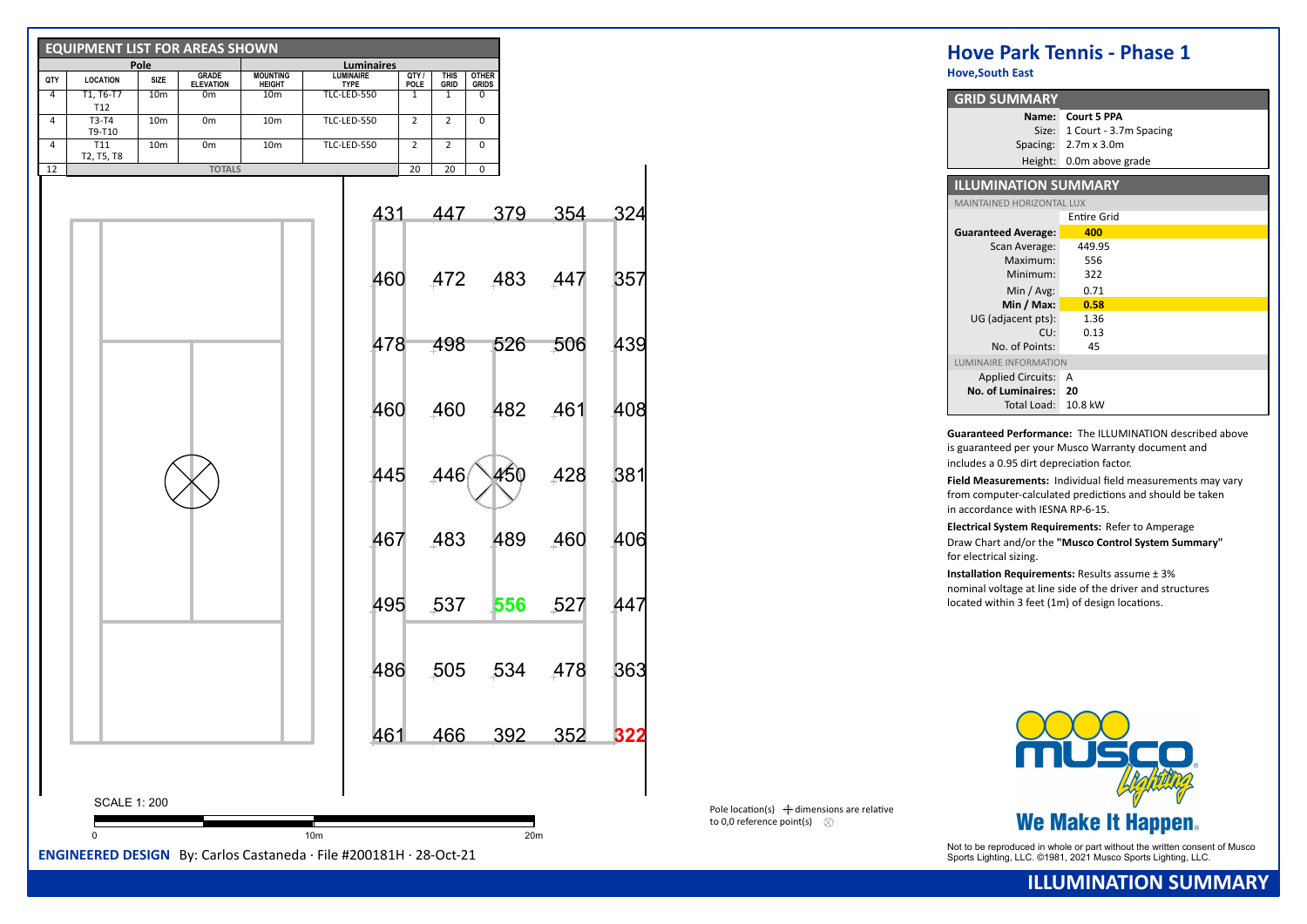|     | <b>EQUIPMENT LIST FOR AREAS SHOWN</b> |                 |                                  |                                  |                                 |                    |              |                              |  |  |  |  |  |
|-----|---------------------------------------|-----------------|----------------------------------|----------------------------------|---------------------------------|--------------------|--------------|------------------------------|--|--|--|--|--|
|     |                                       | Pole            |                                  | <b>Luminaires</b>                |                                 |                    |              |                              |  |  |  |  |  |
| QTY | <b>LOCATION</b>                       | <b>SIZE</b>     | <b>GRADE</b><br><b>ELEVATION</b> | <b>MOUNTING</b><br><b>HEIGHT</b> | <b>LUMINAIRE</b><br><b>TYPE</b> | OTY<br><b>POLE</b> | THIS<br>GRID | <b>OTHER</b><br><b>GRIDS</b> |  |  |  |  |  |
| 4   | T1, T6-T7<br>T <sub>12</sub>          | 10 <sub>m</sub> | 0 <sub>m</sub>                   | 10 <sub>m</sub>                  | <b>TLC-LED-550</b>              |                    |              | 0                            |  |  |  |  |  |
| 4   | $T3-T4$<br>T9-T10                     | 10 <sub>m</sub> | 0 <sub>m</sub>                   | 10 <sub>m</sub>                  | <b>TLC-LED-550</b>              | <b>C</b>           | 2            | $\Omega$                     |  |  |  |  |  |
| 4   | T <sub>11</sub><br>T2, T5, T8         | 10 <sub>m</sub> | 0 <sub>m</sub>                   | 10 <sub>m</sub>                  | <b>TLC-LED-550</b>              | <b>C</b>           | 2            | O                            |  |  |  |  |  |
| 12  |                                       |                 | 20                               | 20                               | O                               |                    |              |                              |  |  |  |  |  |



**Hove,South East**

| <b>GRID SUMMARY</b>          |                      |  |  |  |  |  |  |  |  |
|------------------------------|----------------------|--|--|--|--|--|--|--|--|
| Name:                        | <b>Blanket Spill</b> |  |  |  |  |  |  |  |  |
| Spacing:                     | 10.0m x 10.0m        |  |  |  |  |  |  |  |  |
| Height:                      | 1.0m above grade     |  |  |  |  |  |  |  |  |
| <b>ILLUMINATION SUMMARY</b>  |                      |  |  |  |  |  |  |  |  |
| MAINTAINED HORIZONTAL LUX    |                      |  |  |  |  |  |  |  |  |
|                              | Entire Grid          |  |  |  |  |  |  |  |  |
| <b>Scan Average:</b>         | 35.57                |  |  |  |  |  |  |  |  |
| Maximum:                     | 679                  |  |  |  |  |  |  |  |  |
| Minimum:                     | O                    |  |  |  |  |  |  |  |  |
| Min / Avg:                   | 0.00                 |  |  |  |  |  |  |  |  |
| Min / Max:                   | 0.00                 |  |  |  |  |  |  |  |  |
| UG (adiacent pts):           | 9428.64              |  |  |  |  |  |  |  |  |
| CU:                          | 0.98                 |  |  |  |  |  |  |  |  |
| No. of Points:               | 399                  |  |  |  |  |  |  |  |  |
| <b>LUMINAIRE INFORMATION</b> |                      |  |  |  |  |  |  |  |  |
| <b>Applied Circuits:</b>     | А                    |  |  |  |  |  |  |  |  |
| <b>No. of Luminaires:</b>    | 20                   |  |  |  |  |  |  |  |  |
| Total Load:                  | 10.8 kW              |  |  |  |  |  |  |  |  |

**Guaranteed Performance:** The ILLUMINATION described above is guaranteed per your Musco Warranty document and includes a 0.95 dirt depreciation factor.

Field Measurements: Individual field measurements may vary from computer-calculated predictions and should be taken in accordance with IESNA RP-6-15.

**Electrical System Requirements:** Refer to Amperage Draw Chart and/or the **"Musco Control System Summary"** for electrical sizing.

**Installation Requirements:** Results assume  $\pm$  3% nominal voltage at line side of the driver and structures  $located$  within 3 feet (1m) of design locations.



Not to be reproduced in whole or part without the written consent of Musco **ENGINEERED DESIGN** By: Carlos Castaneda · File #200181H · 28-Oct-21 Sports Lighting, LLC. ©1981, 2021 Musco Sports Lighting, LLC. ©1981, 2021 Musc

**ILLUMINATION SUMMARY**

SCALE 1: 2000



Pole location(s)  $\bigoplus$  dimensions are relative to 0.0 reference point(s)  $\infty$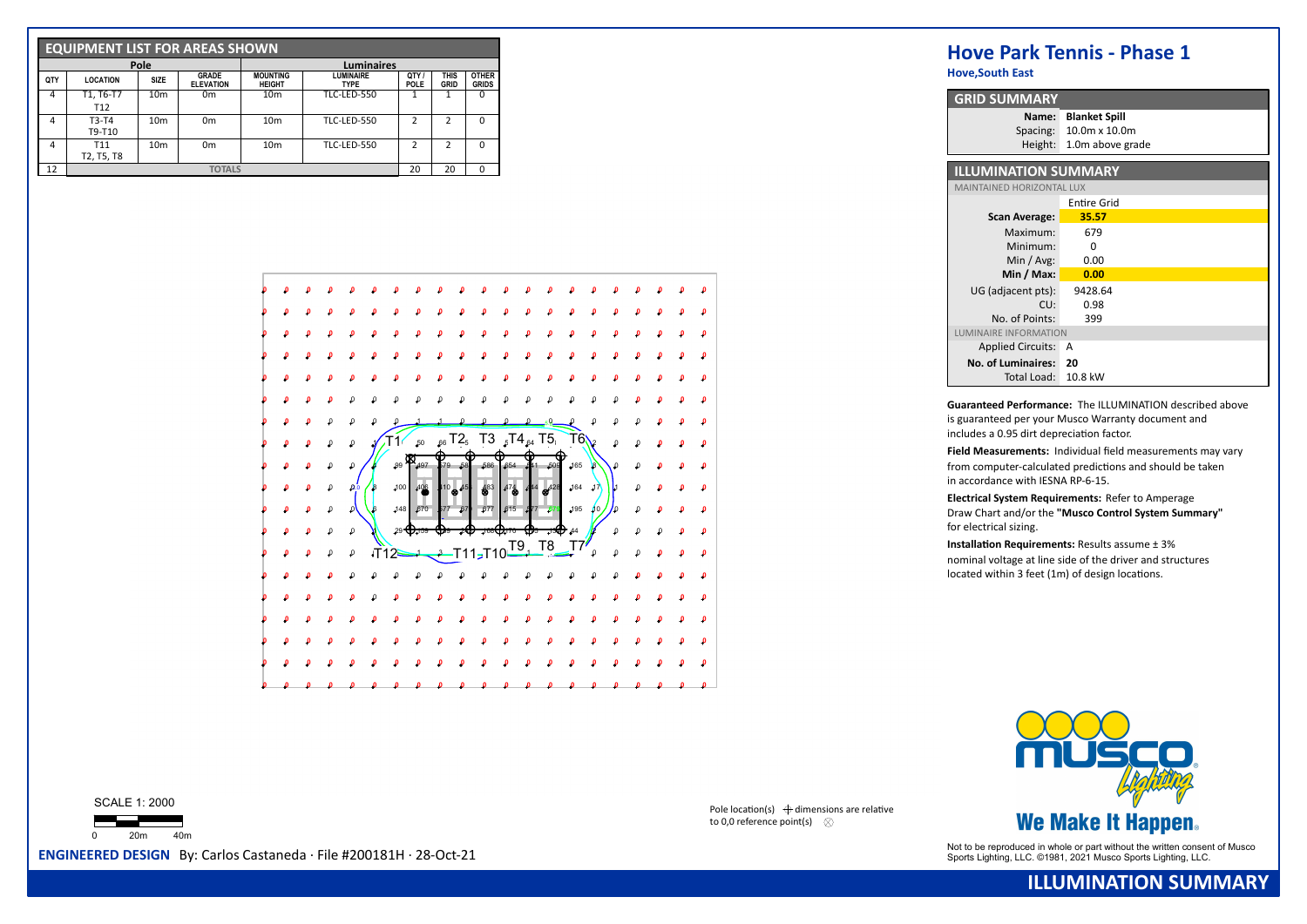|     | <b>EQUIPMENT LIST FOR AREAS SHOWN</b> |                 |                                  |                                  |                                 |                    |              |                              |  |  |  |  |  |
|-----|---------------------------------------|-----------------|----------------------------------|----------------------------------|---------------------------------|--------------------|--------------|------------------------------|--|--|--|--|--|
|     |                                       | Pole            |                                  | <b>Luminaires</b>                |                                 |                    |              |                              |  |  |  |  |  |
| QTY | <b>LOCATION</b>                       | <b>SIZE</b>     | <b>GRADE</b><br><b>ELEVATION</b> | <b>MOUNTING</b><br><b>HEIGHT</b> | <b>LUMINAIRE</b><br><b>TYPE</b> | OTY<br><b>POLE</b> | THIS<br>GRID | <b>OTHER</b><br><b>GRIDS</b> |  |  |  |  |  |
| 4   | T1, T6-T7<br>T <sub>12</sub>          | 10 <sub>m</sub> | 0 <sub>m</sub>                   | 10 <sub>m</sub>                  | <b>TLC-LED-550</b>              |                    |              | 0                            |  |  |  |  |  |
| 4   | $T3-T4$<br>T9-T10                     | 10 <sub>m</sub> | 0 <sub>m</sub>                   | 10 <sub>m</sub>                  | <b>TLC-LED-550</b>              | <b>C</b>           | 2            | $\Omega$                     |  |  |  |  |  |
| 4   | T <sub>11</sub><br>T2, T5, T8         | 10 <sub>m</sub> | 0 <sub>m</sub>                   | 10 <sub>m</sub>                  | <b>TLC-LED-550</b>              | <b>C</b>           | 2            | O                            |  |  |  |  |  |
| 12  |                                       |                 | 20                               | 20                               | O                               |                    |              |                              |  |  |  |  |  |



**Hove,South East**

| <b>GRID SUMMARY</b>                |                      |
|------------------------------------|----------------------|
| Name:                              | <b>Blanket Spill</b> |
| Spacing:                           | 10.0m x 10.0m        |
| Height:                            | 1.0m above grade     |
| <b>ILLUMINATION SUMMARY</b>        |                      |
|                                    |                      |
| <b>MAINTAINED MAX VERTICAL LUX</b> |                      |
|                                    | <b>Entire Grid</b>   |
| <b>Scan Average:</b>               | 42.73                |
| Maximum:                           | 821                  |
| Minimum:                           | O                    |
| Min / $Avg:$                       | 0.00                 |
| Min / Max:                         | 0.00                 |
| UG (adiacent pts):                 | 4128.77              |
| CU:                                | 0.98                 |
| No. of Points:                     | 399                  |
| LUMINAIRE INFORMATION              |                      |
| <b>Applied Circuits:</b>           | А                    |
| No. of Luminaires:                 | 20                   |
| Total Load:                        | 10.8 kW              |

**Guaranteed Performance:** The ILLUMINATION described above is guaranteed per your Musco Warranty document and includes a 0.95 dirt depreciation factor.

Field Measurements: Individual field measurements may vary from computer-calculated predictions and should be taken in accordance with IESNA RP-6-15.

**Electrical System Requirements:** Refer to Amperage Draw Chart and/or the **"Musco Control System Summary"** for electrical sizing.

**Installation Requirements:** Results assume  $\pm$  3% nominal voltage at line side of the driver and structures  $located$  within 3 feet (1m) of design locations.



Not to be reproduced in whole or part without the written consent of Musco **ENGINEERED DESIGN** By: Carlos Castaneda · File #200181H · 28-Oct-21 Sports Lighting, LLC. ©1981, 2021 Musco Sports Lighting, LLC. ©1981, 2021 Musc

SCALE 1: 2000



Pole location(s)  $\bigoplus$  dimensions are relative to 0.0 reference point(s)  $\infty$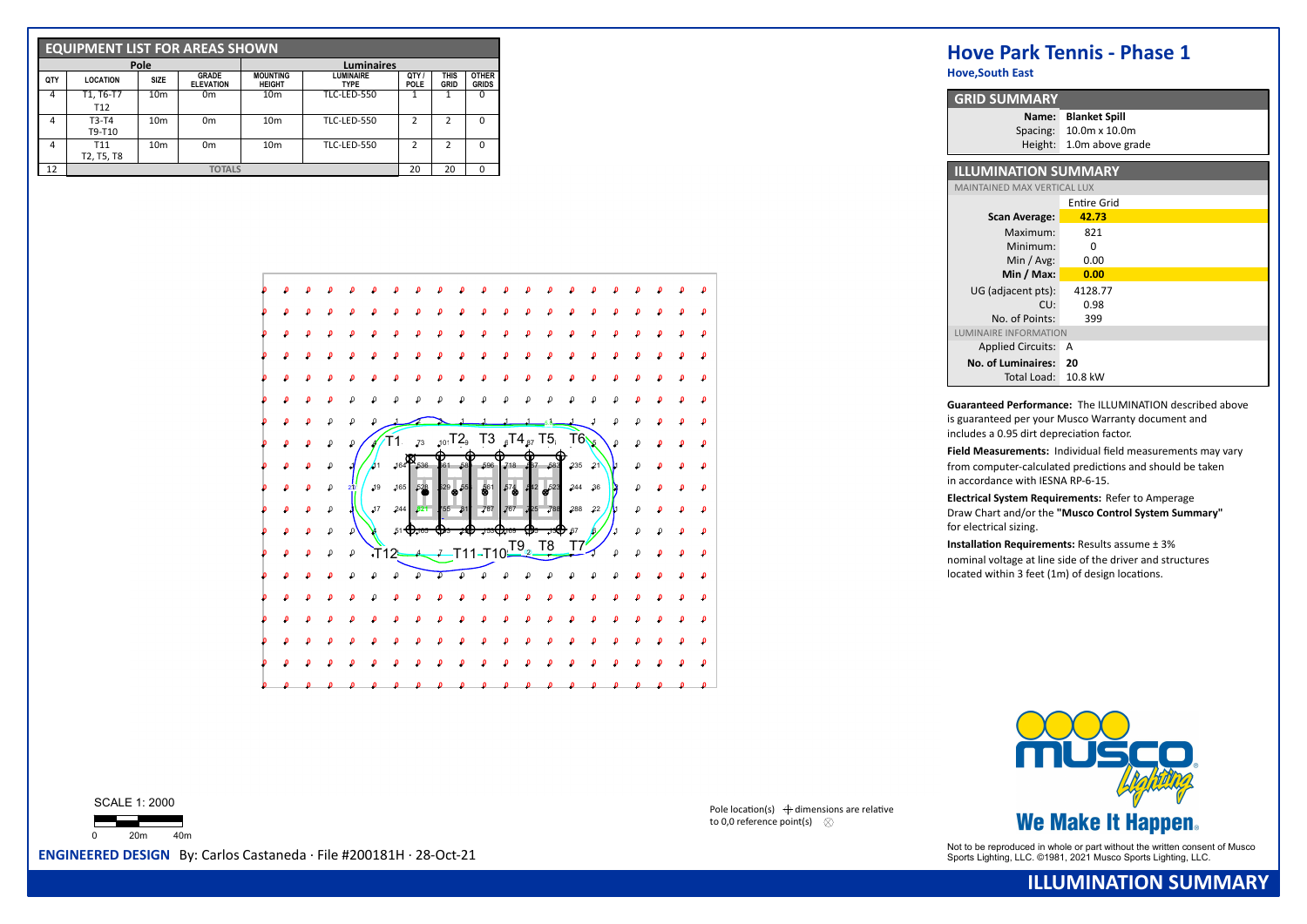|     | <b>EQUIPMENT LIST FOR AREAS SHOWN</b> |                 |                                  |                                  |                                 |                    |                     |                              |  |  |  |  |  |
|-----|---------------------------------------|-----------------|----------------------------------|----------------------------------|---------------------------------|--------------------|---------------------|------------------------------|--|--|--|--|--|
|     |                                       | Pole            |                                  | <b>Luminaires</b>                |                                 |                    |                     |                              |  |  |  |  |  |
| QTY | <b>LOCATION</b>                       | <b>SIZE</b>     | <b>GRADE</b><br><b>ELEVATION</b> | <b>MOUNTING</b><br><b>HEIGHT</b> | <b>LUMINAIRE</b><br><b>TYPE</b> | OTY<br><b>POLE</b> | <b>THIS</b><br>GRID | <b>OTHER</b><br><b>GRIDS</b> |  |  |  |  |  |
| 4   | T1, T6-T7                             | 10 <sub>m</sub> | 0 <sub>m</sub>                   | 10 <sub>m</sub>                  | <b>TLC-LED-550</b>              |                    |                     | $\Omega$                     |  |  |  |  |  |
|     | T <sub>12</sub>                       |                 |                                  |                                  |                                 |                    |                     |                              |  |  |  |  |  |
| 4   | $T3-T4$<br>T9-T10                     | 10 <sub>m</sub> | 0 <sub>m</sub>                   | 10 <sub>m</sub>                  | <b>TLC-LED-550</b>              | <b>C</b>           | 2                   | $\Omega$                     |  |  |  |  |  |
| 4   | T11<br>T2, T5, T8                     | 10 <sub>m</sub> | 0 <sub>m</sub>                   | 10 <sub>m</sub>                  | TLC-LED-550                     | っ                  | 2                   | $\Omega$                     |  |  |  |  |  |
| 12  |                                       |                 | <b>TOTALS</b>                    |                                  |                                 | 20                 | 20                  | $\Omega$                     |  |  |  |  |  |

|            |         |             |            |                 | T2          |                                                                                   |         |     | T3         |                 |             |         |                   | T4                      |      |                     |      | T5         |            |         |         |      |
|------------|---------|-------------|------------|-----------------|-------------|-----------------------------------------------------------------------------------|---------|-----|------------|-----------------|-------------|---------|-------------------|-------------------------|------|---------------------|------|------------|------------|---------|---------|------|
|            |         |             |            |                 |             |                                                                                   |         |     |            |                 |             |         |                   |                         |      |                     |      |            |            |         |         |      |
| 351        |         | 416 459 500 |            |                 |             | 475 484 452 471 464 481                                                           |         |     |            |                 | 500 453 469 |         | $\blacksquare$ 47 | 525                     | -526 | 468                 |      | 456 436    | 463        |         | 428 396 | .339 |
| 452        | 577     | .584        | 529        |                 |             | $\begin{array}{cccc c} 499 & 533 & 593 & 552 & 504 & 502 & 533 & 540 \end{array}$ |         |     |            |                 |             | -509    | 502               |                         |      | 539 596 582         | -503 | 466        |            | 488 518 | 496     | .398 |
| 484        | .552    | 556         | <b>496</b> | <b>A</b> 77     |             | 514 553                                                                           | 534 511 |     | 507        | ,528            |             | 544 523 | $\vert 51 \vert$  | .533                    | 568  | .565                | ,508 | <b>A74</b> | A76        | .505    | 492     | A32  |
| 401        | 448     | 466         | 440        | <b>4</b> 39     | 458         | 476                                                                               | 476     |     | 474 475    | 480             | 495         | 492     | 493               | 491                     | 501  | .505                | 470  | 457        | 444        | 462     | 447     | .390 |
| 382        | 426 445 |             | <b>426</b> | A <sub>32</sub> | 450         | 469                                                                               | 476     | 475 | <b>476</b> | 479 488         |             | 486     | A87               | 485                     |      | $495 - 496$         | 470  | A54        | <b>456</b> |         | 435     | .387 |
| 438        | 494     | 504         | <b>A71</b> |                 |             | 455 493 539 540 514 508 526                                                       |         |     |            |                 |             |         |                   | 532 506 504 516 548 546 |      |                     | 501  | 478        | 503        |         | 525 496 | 428  |
| <b>A71</b> | ,556    | ,546        | 509        |                 | 484 514 591 |                                                                                   |         |     |            | 575 529 524 538 | $-529$      | 495     |                   | 486 519                 | 571  | .565                | -502 | 483        | 520        | 562     | .537    | A23  |
| ,345       | 427     | 465         | 491        |                 |             | 476 488 476 489 492 501 508 449 450 447                                           |         |     |            |                 |             |         |                   |                         |      | 510 511 467 470 468 |      |            | 493        | 468     | 415     | -330 |



Pole location(s)  $\bigoplus$  dimensions are relative to 0,0 reference point(s)  $\otimes$ 

# **Hove Park Tennis - Phase 1**

**Hove,South East**

| <b>GRID SUMMARY</b>              |                                                  |  |  |  |  |  |  |  |  |
|----------------------------------|--------------------------------------------------|--|--|--|--|--|--|--|--|
| Name:                            | <b>TOTAL AREA</b><br>Spacing: $3.0m \times 3.0m$ |  |  |  |  |  |  |  |  |
| Height:                          | 0.0m above grade                                 |  |  |  |  |  |  |  |  |
| <b>ILLUMINATION SUMMARY</b>      |                                                  |  |  |  |  |  |  |  |  |
| <b>MAINTAINED HORIZONTAL LUX</b> |                                                  |  |  |  |  |  |  |  |  |
|                                  | Entire Grid                                      |  |  |  |  |  |  |  |  |
| <b>Scan Average:</b>             | 487.99                                           |  |  |  |  |  |  |  |  |
| Maximum:                         | 596                                              |  |  |  |  |  |  |  |  |
| Minimum:                         | 330                                              |  |  |  |  |  |  |  |  |
| Min / $Avg:$                     | 0.68                                             |  |  |  |  |  |  |  |  |
| Min / Max:                       | 0.55                                             |  |  |  |  |  |  |  |  |
| UG (adiacent pts):               | 1.39                                             |  |  |  |  |  |  |  |  |
| CU:                              | 0.64                                             |  |  |  |  |  |  |  |  |
| No. of Points:                   | 184                                              |  |  |  |  |  |  |  |  |
| LUMINAIRE INFORMATION            |                                                  |  |  |  |  |  |  |  |  |
| <b>Applied Circuits:</b>         | А                                                |  |  |  |  |  |  |  |  |
| No. of Luminaires:               | 20                                               |  |  |  |  |  |  |  |  |
| Total Load:                      | 10.8 kW                                          |  |  |  |  |  |  |  |  |

**Guaranteed Performance:** The ILLUMINATION described above is guaranteed per your Musco Warranty document and includes a 0.95 dirt depreciation factor.

Field Measurements: Individual field measurements may vary from computer-calculated predictions and should be taken in accordance with IESNA RP-6-15.

**Electrical System Requirements:** Refer to Amperage Draw Chart and/or the **"Musco Control System Summary"** for electrical sizing.

**Installation Requirements:** Results assume  $\pm$  3% nominal voltage at line side of the driver and structures located within 3 feet (1m) of design locations.



Not to be reproduced in whole or part without the written consent of Musco **ENGINEERED DESIGN** By: Carlos Castaneda · File #200181H · 28-Oct-21 Sports Lighting, LLC. ©1981, 2021 Musco Sports Lighting, LLC. ©1981, 2021 Musc